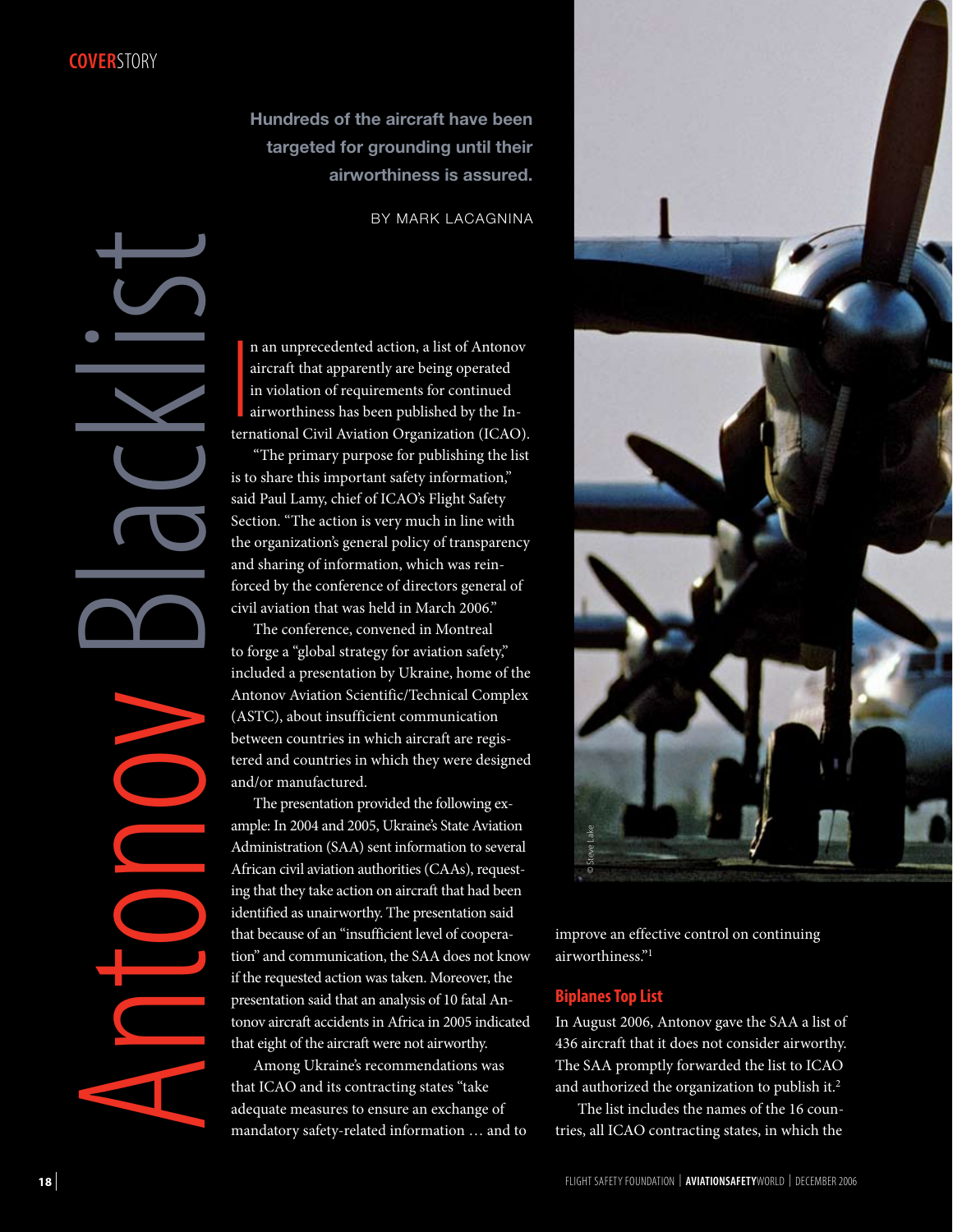aircraft are registered, the aircraft models, serial numbers, registration numbers, dates of manufacture, airworthiness expiration dates, and operators (see appendix, page 22).

The list includes 362 An-2s operated domestically by 35 airlines in Kazakhstan. The An-2 is a 5,500-kg (12,125-lb) biplane powered by a 746-kW (1,000-hp), nine-cylinder radial engine. Originally designed for aerial application, the aircraft first flew in 1947 and later was modified

to carry cargo or as many as 10 passengers. The SAA said that Kazakhstan's Civil Aviation Committee did not comply with ICAO requirements when it established overhaul periods allowing extension of the service lives of the An-2s registered in the country without Antonov's participation.

Also on the list are the following aircraft, which are not considered airworthy because they apparently had not been returned to

on Antonov's list of aircraft whose airworthiness cannot be confirmed. Introduced in 1959, the twin-turboprop carried more than one-third of the passengers transported in the Soviet Union for several decades. The aircraft reportedly has a design service life of 30,000 hours.

Eight An-24s are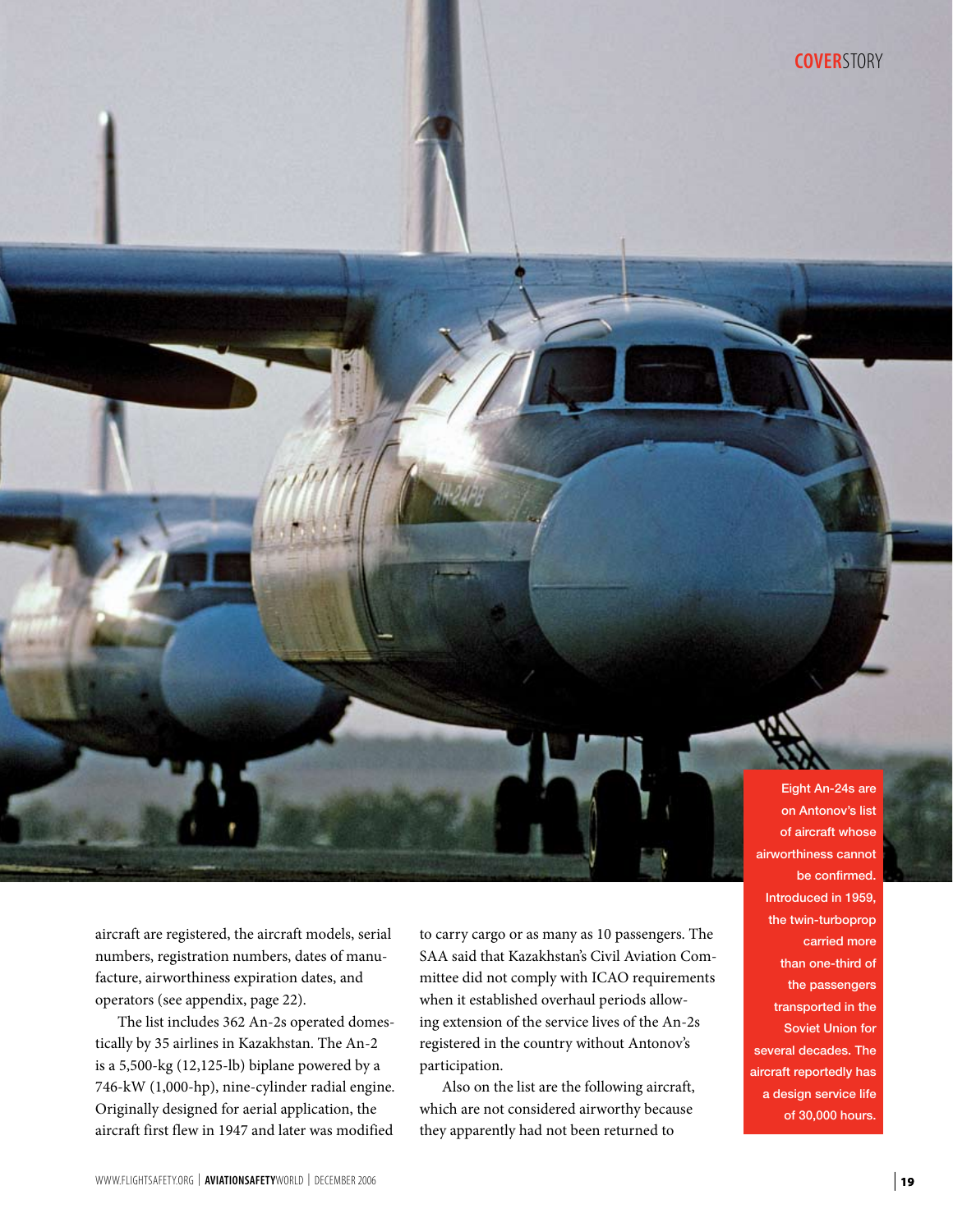# **Cover**story



After overrunning the runway at N'Djamena, Chad, in October 2004, this An-12 reportedly was returned to service following repair of the landing gear.

Kazakhstan's extension of An-2 service life without Antonov's participation landed 362 of the workhorse biplanes on the blacklist.

Antonov for overhauls that were required before they reached established service-life limits:

- Twenty-seven An-12s, a four-engine turboprop freighter with a maximum takeoff weight of 61,000 kg (134,481 lb), which also can carry 14 passengers;
- Twenty-three An-28s, a 5,700-kg (12,500 lb) general-purpose twin-turboprop;
- Ten An-26s, a 24,000-kg (52,910-lb) pressurized short-haul twin-turboprop that can carry freight or as many as 40 passengers;
- Eight An-24s, a 21,000-kg (46,297-lb) predecessor of the An-26;
- Three An-32s, a development of the An-26 for operation at high density altitudes;
- One An-8, a military transport that preceded the An-12;
- One An-72, a 33,000-kg (72,752-kg) twin-turbofan, short-takeoff-and-landing transport that replaced the An-26; and,
- One An-74, a development of the An-72 for operation in arctic regions.

In addition to the 362 An-2s, Kazakhstan's registry includes one of the An-24s on the list. Moldova has the second largest number



of aircraft, 18, on its registry, followed by the Democratic Republic of the Congo, with eight; Congo and Sudan, with seven each; Angola, Sierra Leone, Surinam and Togo, with five each; Kenya, with four; Venezuela, with three; Iran, with two; and Cambodia, Nicaragua, South Africa and Uganda, with one each.

The airworthiness-expiration dates range from October 1991, for two An-28s in Sudan, to June 2006, for an An-12 in Congo.

### **Communications Breakdown**

ICAO said that there was a breakdown in communications between Antonov and the Ukraine SAA, and the states of registry of the aircraft. "There is an international standard that requires the state of registry and the state of manufacture or design to communicate regularly," Lamy said.

ICAO Annex 8, *Airworthiness of Aircraft*, requires, for example, that states of design notify the states of registry of any information essential to the continuing airworthiness of the aircraft. The states of registry, typically through their CAAs, are responsible for ensuring that every aircraft on their registers is maintained in an airworthy condition. States of registry also are responsible for establishing the channels for communication between their CAAs and the aircraft operators in their countries, and the states of design.

ICAO believes that in some cases, the calls for action on unairworthy aircraft that were issued by the Ukraine SAA in 2004 and 2005 either did not reach the responsible parties or were ignored. Publication of the list was an effort to resolve both problems.

"Making this information public was very important because, of all the people who should have received the information, there were quite a few who did not receive it because of a breakdown in communications," Lamy said. "In a minority of cases — but we still have to take them into account — people may have chosen to look the other way. The ICAO policy on transparency and the sharing information is not to allow this kind of behavior. By making the information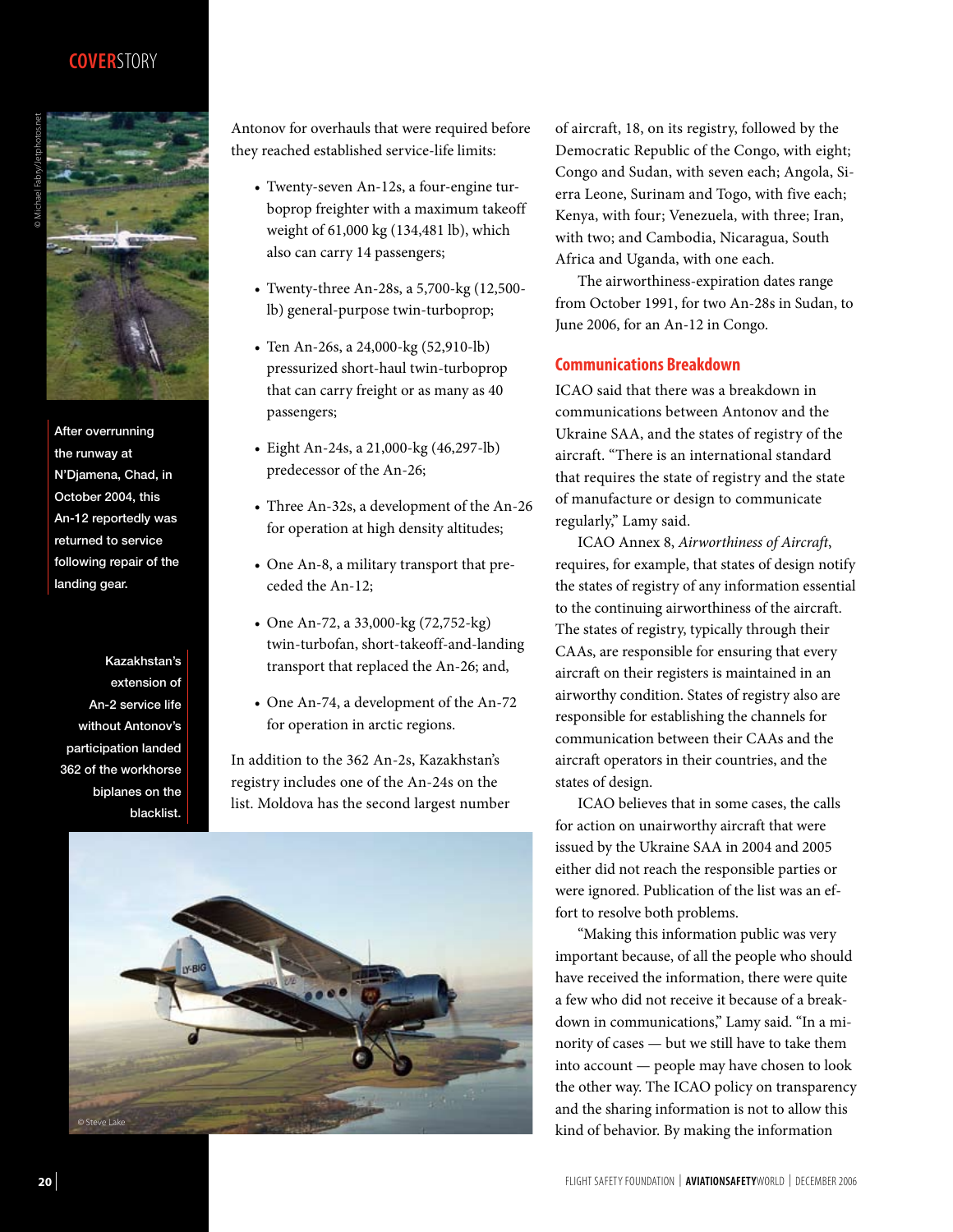

public, we want to make sure that there is no possibility of looking the other way."

Annex 8 says, "Any failure to maintain an aircraft in an airworthy condition as defined by the appropriate airworthiness requirements shall render the aircraft ineligible for operation until the aircraft is restored in an airworthy condition." Accordingly, ICAO expects the aircraft on the list to be grounded by their states of registry or by other states in which they are operated until their airworthiness is assured.

### **Others to Follow?**

ICAO anticipates that other states of design will come forward with lists of suspected unairworthy aircraft for publication. "We are hoping that they will," said Lamy. "But you have to be aware that this situation is specific to aircraft built in states that used to be part of the Soviet Union. Service lives have been established for these aircraft; they are time-limited and have to come back to the factory every few years to be overhauled and restored to their original airworthiness conditions."

Service lives typically are not established for Western-built aircraft. Their certificates of airworthiness are maintained, in part, through on-condition maintenance and inspection, and compliance with airworthiness directives and any special conditions established for continuing airworthiness. ●

#### **Notes**

- 1. Among the actions taken by the International Civil Aviation Organization (ICAO) in response to recommendations made during the conference was the establishment of the Flight Safety Information Exchange (FSIX) Web site, <www.icao.int/fsix>. In addition to the list of apparently unairworthy Antonov aircraft, the site at press time included several ICAO Universal Safety Oversight Audit Program reports voluntarily authorized for public release by states and a July 2006 report by the United Nations Security Council that, ICAO says, contains information on "illegal and unsafe air operations concerning the Democratic Republic of the Congo."
- 2. William R. Voss, president and CEO of Flight Safety Foundation, presented citations for outstanding service to Anatoly Kolisnyk, first deputy chairman of the Ukraine State Aviation Administration, and to Dmitry Kiva, general designer of the Antonov Aviation Scientific/Technical Complex, during the FSF International Air Safety Seminar in October 2006. Voss cited Kolisnyk and Kiva for "their personal commitments to safety … by making critical airworthiness information available to states, operators and the public."

Antonov built more than 1,000 An-12 freighters for a variety of military and civil applications from 1959 through 1973. The blacklist includes 27 of the aircraft.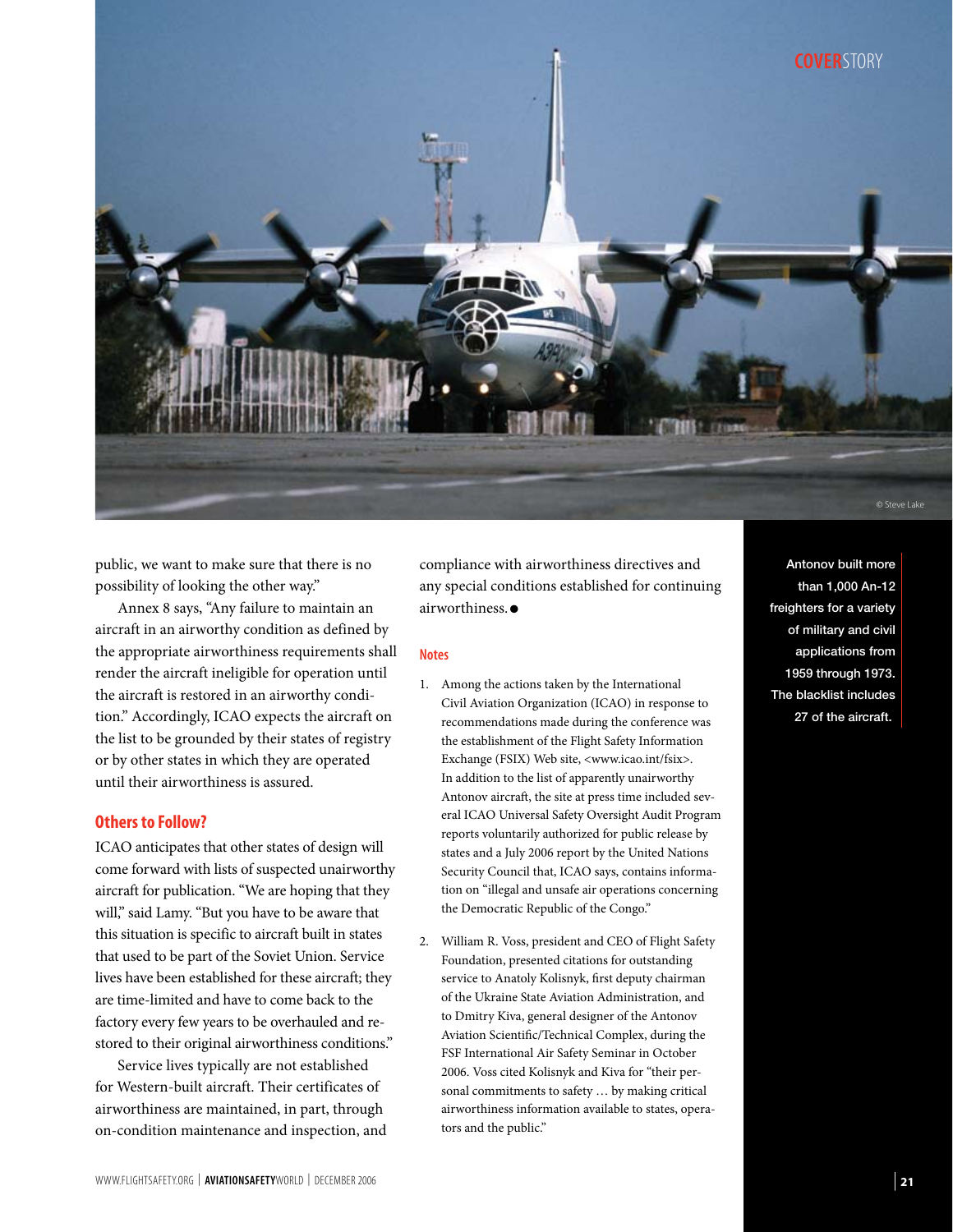## **Appendix**

## **Aircraft Considered Unairworthy by the Antonov Aviation Scientific/Technical Complex**

| <b>State of Registry</b>            | Antonov<br>Aircraft<br><b>Model</b> | <b>Serial Number</b> | Registration<br><b>Number</b> | Date of<br>Manufacture | <b>Airworthiness</b><br><b>Expiration Date</b>  | <b>Operator</b>                                    |
|-------------------------------------|-------------------------------------|----------------------|-------------------------------|------------------------|-------------------------------------------------|----------------------------------------------------|
| Angola                              | An-12                               | 4342209              | D2-MBH                        | 29/07/1964             | 29/01/1998                                      | unknown                                            |
| Angola                              | An-12                               | 3402007              | D2-MBE                        | 1964                   | 1999                                            | unknown                                            |
| Angola                              | An-12                               | 5343405              | D2-MAZ                        | 30/09/1965             | 20/01/1997                                      | unknown                                            |
| Angola                              | An-12                               | 2340608              | D <sub>2</sub> -MBD           | 1962                   | 1997 Service not extended<br>to civil aviation. | unknown                                            |
| Angola                              | An-12                               | 7345210              | D <sub>2</sub> -FRI           | 1967                   | 1997 Service not extended<br>to civil aviation. | unknown                                            |
| Cambodia                            | $An-24B$                            | 99902009             | XU-335                        | 30/06/1969             | 01/07/2005                                      | <b>Imtrec Aviation Airlines</b>                    |
| Democratic Republic of<br>the Congo | An-28                               | 1AI006-03            | 9XR-KI                        | 17/04/1989             | 17/04/1993                                      | unknown                                            |
| Democratic Republic of<br>the Congo | An-28                               | 1AI005-09            | 9Q-GZN                        | 30/07/1988             | 30/07/1992                                      | <b>Blue Airlines</b>                               |
| Democratic Republic of<br>the Congo | An-28                               | 1AI006-01            | 9Q-GZL                        | 13/04/1989             | 13/04/1993                                      | <b>Blue Airlines</b>                               |
| Democratic Republic of<br>the Congo | $An-28$                             | 1AI008-05            | 9XR-KV                        | 10/07/1990             | 10/07/1994                                      | <b>Blue Airlines</b>                               |
| Democratic Republic of<br>the Congo | An-28                               | 1AI008-09            | 9Q-CSP                        | 16/08/1990             | 16/08/1997                                      | <b>Malu Aviation Airlines</b>                      |
| Democratic Republic of<br>the Congo | An-28                               | 1AI008-21            | EX-018                        | 29/09/1990             | 29/09/1994                                      | unknown                                            |
| Democratic Republic of<br>the Congo | An-28                               | 1AI005-10            | 9Q-GZM                        | 28/07/1988             | 28/07/1992                                      | <b>Blue Airlines</b>                               |
| Democratic Republic of<br>the Congo | $An-32$                             | $22 - 10$            | 9O-CMD                        | 31/01/1990             | 31/07/2002                                      | unknown                                            |
| Iran                                | $An-26B$                            | 140-01               | EP-SAK                        | 04/02/1985             | 05/12/2006                                      | <b>Saffat Aviation Services</b><br><b>Airlines</b> |
| Iran                                | $An-26B$                            | 140-02               | EP-SAJ                        | 13/02/1985             | 23/07/2004                                      | <b>Saffat Aviation Services</b><br><b>Airlines</b> |
| Kenya                               | An-28                               | 1AI006-11            | 9XR-IM                        | 12/06/1989             | 12/06/1993                                      | unknown                                            |
| Kenya                               | An-28                               | 1AI007-06            | 9XR-SR                        | 14/12/1989             | 14/06/2003                                      | unknown                                            |
| Kenya                               | An-28                               | 1AI004-15            | 9XR-KG                        | 28/02/1988             | 28/02/2006                                      | SPD Savran P.V.                                    |
| Kenya                               | An-28                               | 1AI0010-02           | ER-AKA                        | 25/09/1991             | 25/09/1995                                      | Valan Airlines, Moldova                            |
| Nicaragua                           | An-32                               | 30-07                | YN-CGA                        | 31/03/1992             | 31/12/2003                                      | <b>Aerocharter Airlines</b>                        |
| Republic of Kazakhstan*             | $An-2$                              |                      |                               |                        |                                                 |                                                    |
| Republic of Kazakhstan              | An-24                               | $10 - 04$            | UN-47736                      | 23/12/1966             | 21/11/2005                                      | <b>ACA Airlines</b>                                |
| Republic of Moldova                 | $An-12$                             | 9346909              | ER-AXY                        | 1969                   | 31/05/2001                                      | unknown                                            |
| Republic of Moldova                 | An-12                               | 2340605              | ER-ADT                        | 1962                   | 01/01/1992                                      | unknown                                            |
| Republic of Moldova                 | An-12                               | 9346502              | ER-AXD                        | 1969                   | 1999                                            | unknown                                            |
| Republic of Moldova                 | An-12                               | 2340403              | ER-ADD                        | 1962                   | 29/12/1999                                      | unknown                                            |
| Republic of Moldova                 | An-12                               | 00347407             | ER-AXG                        | 15/08/1970             | 2000                                            | Tiramavia S.R.L. Airlines                          |
| Republic of Moldova                 | An-24                               | 27307605             | ER-47698                      | 25/02/1972             | 06/12/2001                                      | Air Moldova Airlines                               |
| Republic of Moldova                 | An-24                               | 108-10B              | ER-AFB                        | 23/12/1978             | 20/04/2004                                      | <b>Aerocom Airlines</b>                            |
| Republic of Moldova                 | An-24                               | 37308801             | ER-AZN                        | 24/071973              | 24/01/2006                                      | <b>Pecotox Airlines</b>                            |
| Republic of Moldova                 | An-24                               | 17306907             | ER-AWD                        | 04/1971                | 01/2003                                         | <b>Aerocom Airlines</b>                            |
| Republic of Moldova                 | An-24                               | 87304102             | ER-46417                      | 02/1968                | 06/2001                                         | Air Moldova Airlines                               |
| Republic of Moldova                 | An-24                               | 97305109             | ER-46599                      | 04/1969                | 02/2001                                         | Air Moldova Airlines                               |
| Republic of Moldova                 | An-26                               | 126-03               | ER-AFU                        | 15/01/1983             | 20/12/2001                                      | <b>Aerocom Airlines</b>                            |
| Republic of Moldova                 | An-26                               | 117-05               | ER-AFE                        | 08/12/1981             | 08/12/2001                                      | <b>Aerocom Airlines</b>                            |
| Republic of Moldova                 | An-26                               | $90 - 05$            | ER-AZT                        | 28/12/1979             | 17/09/2004                                      | <b>Aerocom Airlines</b>                            |
| Republic of Moldova                 | An-26                               | $22 - 06$            | ER-AZE                        | 30/05/1974             | 30/06/1994                                      | <b>Aerocom Airlines</b>                            |

Continued on next page